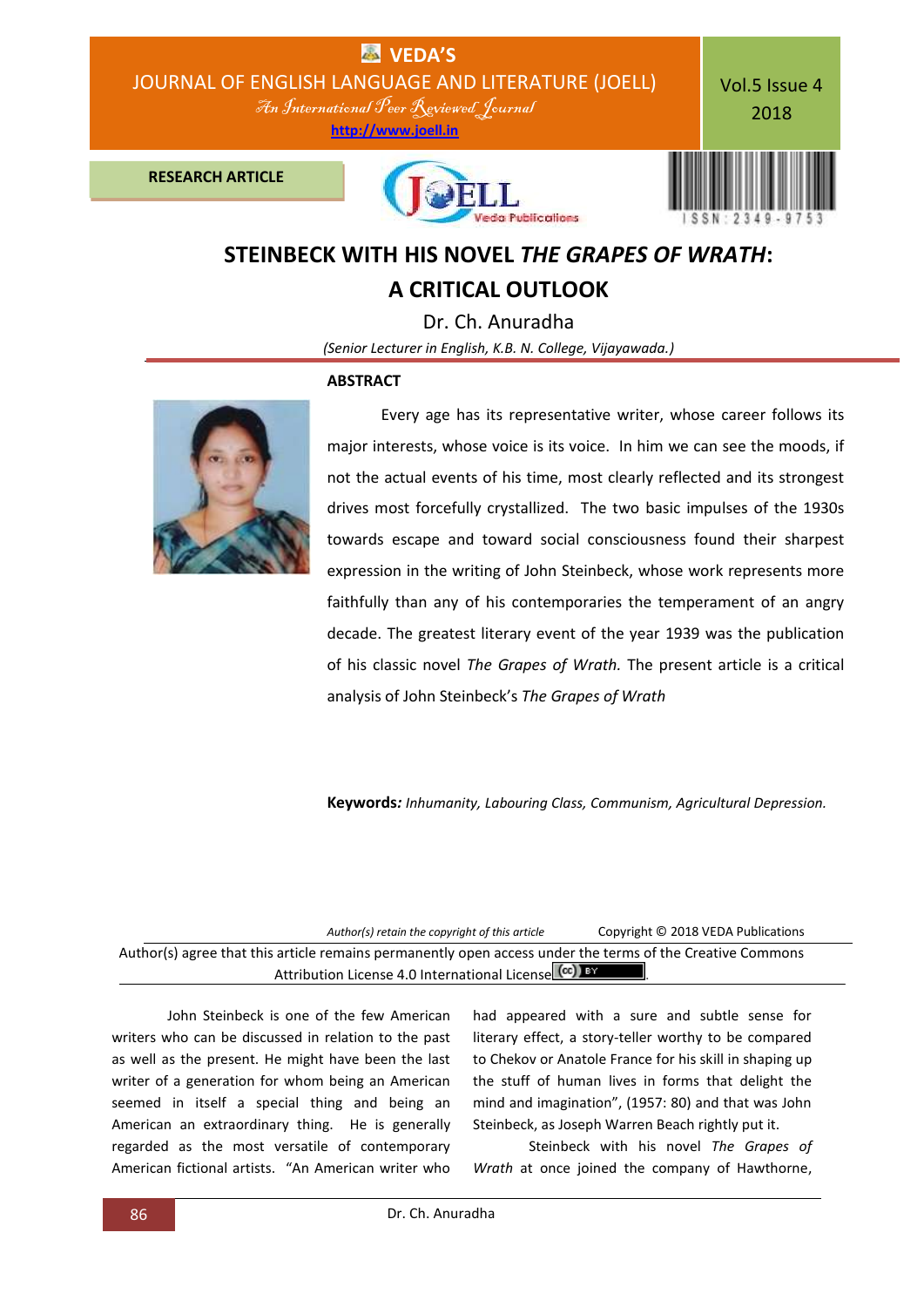**[http://www.joell.in](http://www.joell.in/)**

Melville, Stephen Crane, and Norris and easily leapt to the forefront of all his contemporaries. "Steinbeck is now a better novelist than Hemingway, Farrell or Dos Passos, he does not invoke comparisons, he simply makes one feel that Steinbeck is, in some way all his own, a force", as Louis Kronen Berger would consider (1939: 440-41).

The greatest literary event of the year 1939 was the publication of his classic novel *The Grapes of Wrath.* It won the Pulitzer Prize of the year and also brought him the Nobel Prize for literature in 1962. Steinbeck has written nothing else so successful as this. Few writers however, have written one such work, one that marks not only the high point of its author's career but the close of an era in American history and literature. Before the Nobel Prize in literature was awarded to John Steinbeck only five Americans had been previously thus honoured, Ernest Hemingway in 1954 and William Faulkner in 1949. Steinbeck had been considered on those occasions and also in 1945 when the Chilean poet Gabriela Mistral was selected.

As the honour is by far the greatest any writer can receive, Steinbeck was elated. The feeling of elation was tempered slightly, however by the observation expressed by Steinbeck in 1956, that recipients of the Nobel Prize seldom write anything of value afterwards. He cited Hemingway and Faulkner as examples, minimizing the point that by the time of their selection most writers had already written their best work. Sixty himself on that occasion, Steinbeck wrote to a friend that he would not have accepted the award had he not believed that he would continue to write well that, "he could beat the rap". It made Steinbeck stand among the great American writers like Herman Melville, Emily Dickinson, Mark Twain, William Faulkner, T.S. Eliot, Scott Fitzgerald, Ernest Hemingway and Toni Morrison.

The desert seamed to be spreading into the plains. Topsoil was blowing in tremendous quantities. At intervals there were winds of high velocity with spiraling masses of powdery dust. As the time went on the dust, which was cause in the beginning, was blown again and again and become exceedingly fine. In addition to their serious damage to the soil dust storms brought tragedy and loss to

human beings; they killed livestock, made highways impossible, ruined motors, damaged the contents of stores, factories, and homes; buried orchards and fields and disrupted commercial production. Dust storms still continued in 1939, but the "dust bowl" had shrunk to about one-fifth of its original size, from fifty million acres at its worst to about ten million acres. There was a national deficiency of rainfall in 1939 which temporarily revived the dust storms, but more rain came in succeeding years and the plains had returned nearly to normal in time to meet the demands of the nation in World War II.

If a reader expects the writer who exposes the evils of contemporary society to be able to say with Walt Whitman, "I am the man, I suffer'd, I was there," John Steinbeck could claim such direct acquaintance with the plight of the Okies. The publication in 1936 of *In Dubious Battle* had established him as the literary voice of the California migrants as well as the gadfly of the delighent American conscience.

In autumn of 1937, Steinbeck followed the trail of the migrants from Oklahama to California, and lived with them in the roadside camps. On the basis of this experience, he wrote an epilogue to his 1936 newspaper reports, bringing them up to date, and they were published in 1938 as an illustrated pamphlet entitled *Their Blood Is Strong.* Readers of *The Grapes of Wrath* will recognize in the reports collected in *Their Blood is Strong* many details which Steinbeck subsequently put to artistic use. Not only does the pamphlet serve as an illustration of Steinbeck's ideas, it offers evidence, by contrast, that the novel is art rather than programme. The two works differ, however, in their treatment of the material, in their tone; one can see that the changes were dictated by Steinbeck's effort to make the novel something more than a tract about an immediate situation. He was, in fact, trying to present an enduring and crucial problem in human relations that stemmed essentially from "man's inhumanity to man".

In his attempt to "write history while it is happening", Steinbeck brilliantly documents the suffering of a people in flight, the tragic loss of homeland and the discovery that in the land of plenty there isn't enough to go around. Simultaneously *The*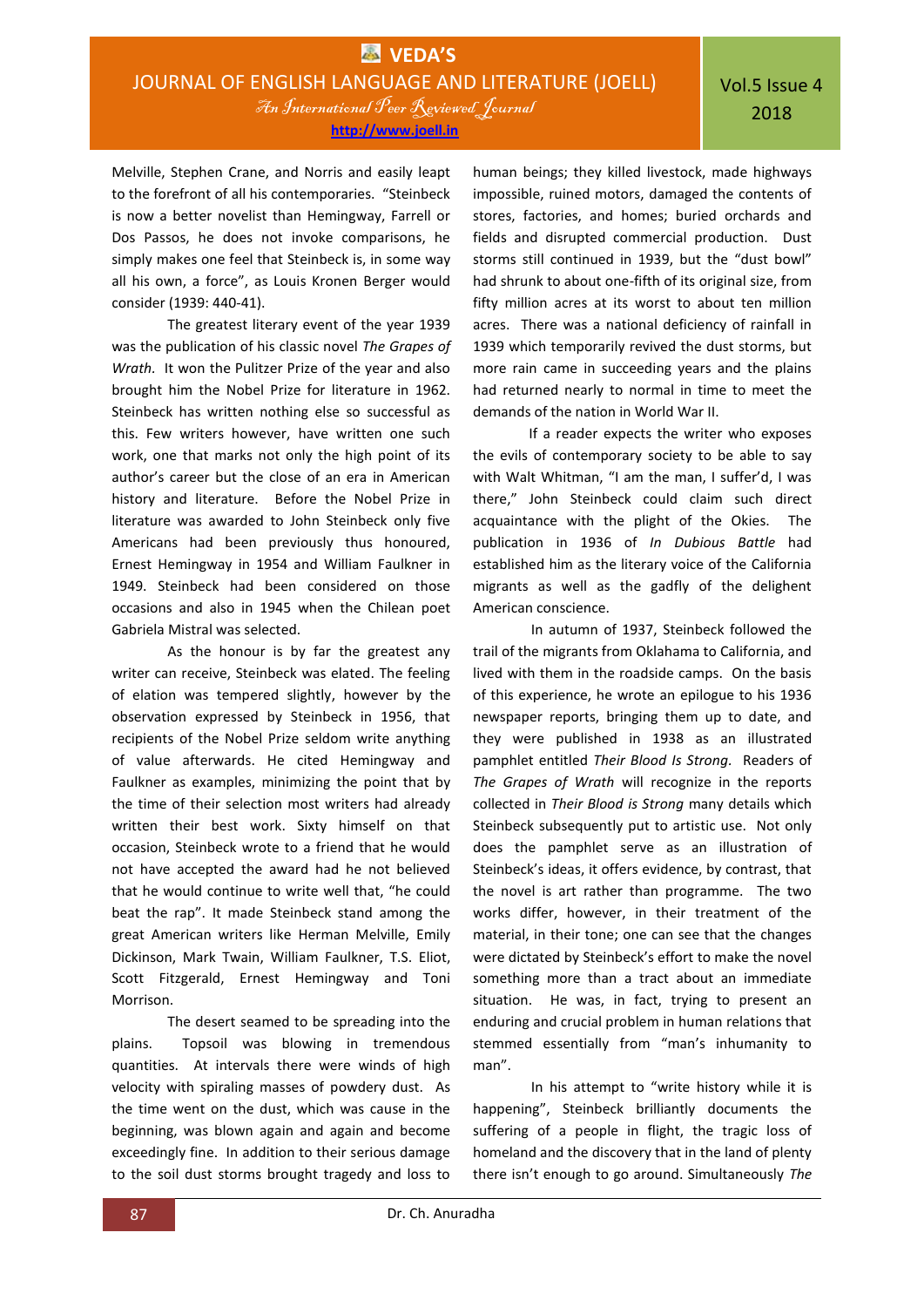Vol.5 Issue 4 2018

**[http://www.joell.in](http://www.joell.in/)**

*Grapes of Wrath* offers an education in the dynamics of the labouring class. *The Grapes of Wrath* demonstrates how labour organizations, or unions grow from the desperation of the workers, how capitalism is inherent in the quest for profit that keeps the machinery going and it oppresses and even destroys the labourer. The novel serves as a powerful reminder of the struggle to organize the working class during the twenties and thirties as a well as reminder of the wide-spread fears of Communism that lasted through the McCarthy era of fifties.

In American literature only one novel had previously brought together the political, sociological, and aesthetic powers, Mark Twain's *Adventures of Huckleberry Finn.* With its searching indictment of the south and of the institution of slavery, it struck the human conscience with its unequalled brilliance and its use of the vernacular.

Novels that have become classics do more than tell a story and describe characters, they offer insight into men's motives and point to the springs of action. Together with the moving picture, they offer a criticism of life.

Although this theory of art may seem classical, all important modern novels, especially American novels have clearly suggested an abstract idea of life. *The Scarlet Letter* symbolized 'sin', *Moby Dick* offered an 'allegory of evil', *Huckleberry Finn* described the revolt of the "natural individual" against "civilization" and *Babbitt* (like Emerson's "Self Reliance") denounced the narrow convention of "society". *The Grapes of Wrath* goes beyond these to preach a positive philosophy of life and to damn that blind conservatism which fears ideas. *The Grapes of Wrath* is a shrewd novel, a lively pattern of experience, varied and skillful in texture.

*The Grapes of Wrath,* as Warren French has noted (1982-49) stands apart, the novel has having no quarrel with the past, no especially innovative or experimental form, no obsession with multiplicity or ambiguity and no fear of sentiment. Steinbeck wrote a realistic novel that mimics life and offers social comments on real life in Midwest American in the 1930s. But it also offers a social comment, directly in the intercalary chapters and indirectly in the places and people it portrays. Typical of very many, the Joads are driven off the land by far away banks; they set out on a journey to California to find a better life.

However the journey breaks up the family, their dreams are not realized and their fortunes disappear. What promised to be the land of milk and honey turns to sour grapes. In the same way, the hopes and dreams of a generation turn to wrath. Steinbeck did see this mess come together, and the public did put it to the side. Steinbeck places *The Grapes of Wrath* out there to the public to really prove what was happening in this world. By catching the people's attention he could tell the people what he thought of the situation. *The Grapes of Wrath* is a novel about the agricultural Depression of the 1930s, and that memory of the folly and failure of man, the dustbowl. Yet it is a novel not about conditions, but about people, the common people of the Howells even though Howells would have been shocked at the novel itself. Steinbeck's despair and imagination are too great for a Howells, and his characters far from the familiar society of a Howell – like Anderson and Faulkner, in contrast to Howells, he even questions the assumption of free will in the individual. This novel, unlike most of the novels of the previous century, is as much about a few central people. John Chamberlain, in *Harper's Magazine* (1963:109) found it "a wise and tender and moving book as well as a social document of the first order". Charles Angoff, writing in the dying *North American Review* (1936-110) observed that, "The book has all the ear marks of something momentous monumental and memorable. Peter Monro Jack, writing in *The New York Times Book Review* (1963:110) said that "the real truth is that Steinbeck has written a novel from the depths of his heart with a sincerity seldom equalled".

In the *Literary History of the United States* (1948), Maxwell Geismar, spoke of *The Grapes of Wrath,* "recalling as it did the historical meaning of the frontier in terms of social crisis," as "a big and life-giving book" (1963:194). Malcolm Cowley, declaring fervently that "A whole literature is summarized in this book and much of it is carried to a new level of excellence", went on to state that "in the Joad family, every one from Granpa down to the two brats, Ruthie and Winfield, is a distinct and living person" (1963:193). Joseph Warren Beach declared